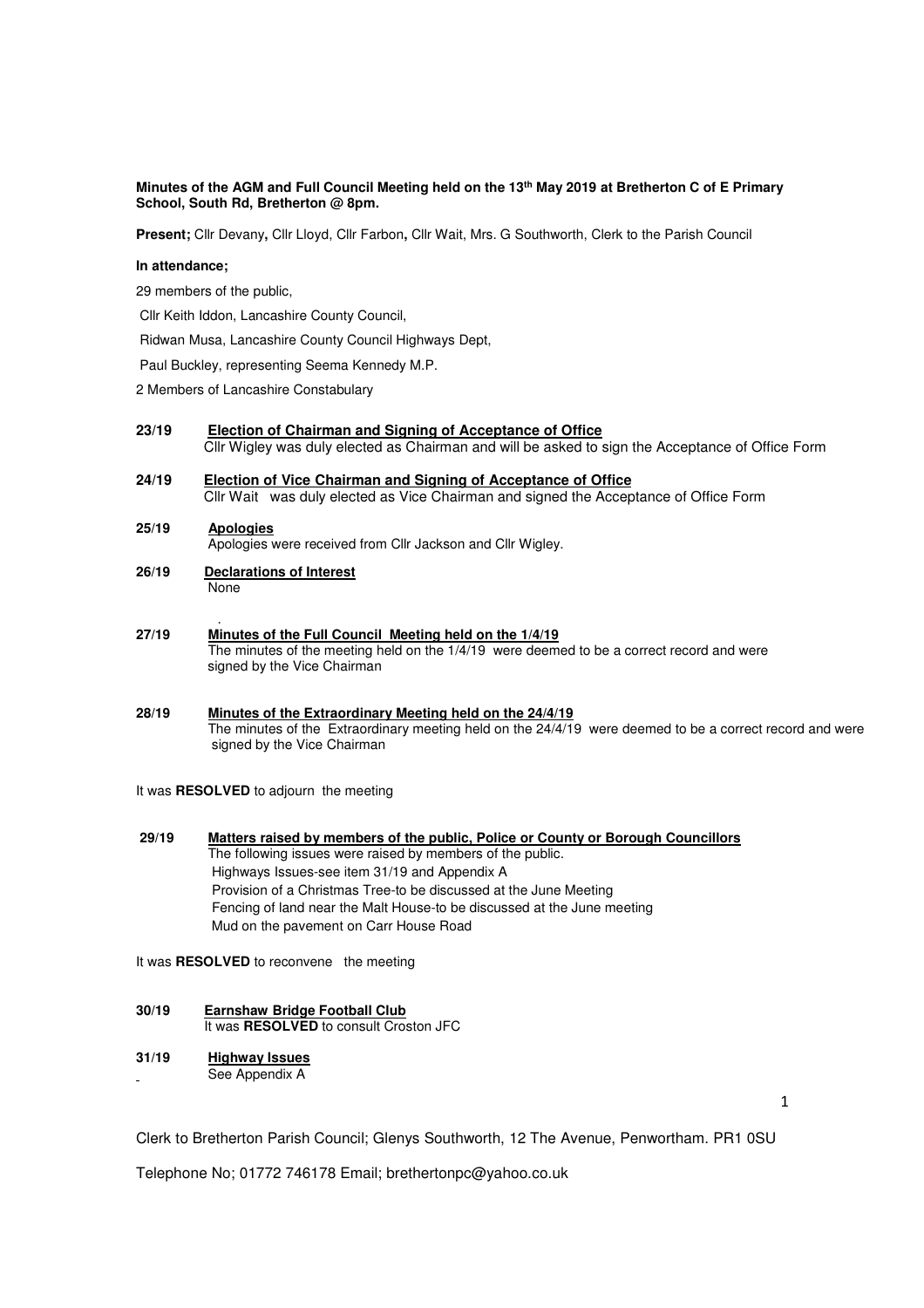## **32/09 Planning**

It was **RESOLVED** to note there had been no new Planning Applications

# **33/19 Finance**

# **33.01.19 Payment**

. It was **RESOLVED** to pay the following invoices. The invoices having been inspected/authorized by Cllr Lloyd, Cllr Farbon and Cllr Wait

| <b>Cheque</b><br>No. | <b>Recipient</b>    | <b>Description</b>                                                           | <b>Amount</b> |
|----------------------|---------------------|------------------------------------------------------------------------------|---------------|
| 1600                 | Glenys Southworth   | April Salary                                                                 | 179-75        |
| 1601                 | Glenys Southworth   | April Expenses                                                               | 172.94        |
| 1602                 | Wignalls Landscapes | Grounds Maintenance work in April                                            | 355-13        |
| 1603                 | Barbara Farbon      | Purchase of flower pots. Payment<br>approved by Cllr Lloyd and Cllr<br>Wait. | 27-96         |
| 1604                 | Redleg.Net Ltd      | Domain Management                                                            | 12-00         |
| 1605                 | Came and Company    | Insurance Premium 2019-20<br>Payment agreed by Chair                         | 751-22        |

# **33/01/19 Monitoring Statement**

It was **RESOLVED** that the monitoring statement for the period to the 30/4/19 be approved and the Vice Chair signed the statement on behalf of the Parish Council

- **34/19 Retirement of Cllr Rigby** It was **RESOLVED to send** a letter of appreciation
- **35/19 General Power of Competence.**  It was **RESOLVED** to adopt the Power
- **36/19 2018-19 Expenditure and Income**  It was **RESOLVED** to note the Expenditure and Income Reports for the 2018-19 Financial Year
- **37/19 Budget for the 2019-20 Financial Year**  It was **RESOLVED** to note the budget
- **38/19 Asset Register for Audit purposes**  It was **RESOLVED** to agree the contents of the register
- **39/19 Risk Assessment Policy**  It was **RESOLVED** to agree the contents of the document
- **40/19 Summer Newsletter**  It was RESOLVED to agree the contents of the Summer Newsletter
- **41/19 Play Area Inspection Rota**  It was **RESOLVED** to agree the arrangements for the inspection of the Play Area
- **42/19 Freedom of Information Act Publication Scheme**  It was **RESOLVED** to agree the contents of the Scheme
- **43/19 Terms of Reference for Internal Audit**  It was **RESOLVED** to agree the Terms of Reference

2

Clerk to Bretherton Parish Council; Glenys Southworth, 12 The Avenue, Penwortham. PR1 0SU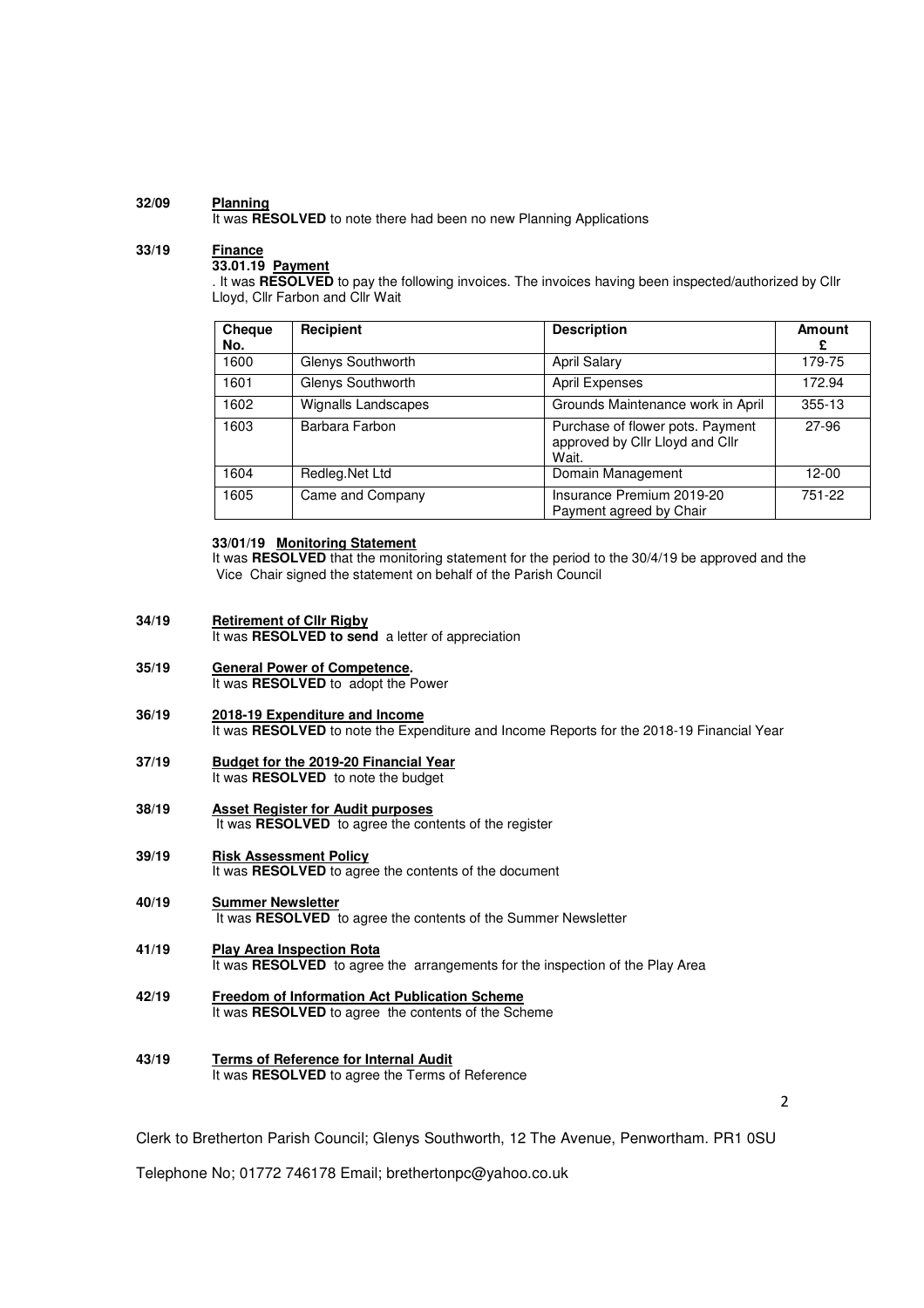- **44/19 Review of Effectiveness of Internal Audit**  It was **RESOLVED** to agree the contents of the document
- **45/19 Replacement of damaged sign on the Recreation Ground**  It was **RESOLVED** to defer this item to the June meeting
- **46/19 Repairs to Recreation Ground Road**  It was **RESOLVED** to Send a letter of appreciation to GA Petfoods Identify the work required
- **47/19 Information Leaflet**  It was **RESOLVED** to defer this item to the June meeting
- **48/19 Data and Time of Next Meeting**  The next full Parish Council meeting will take place on Monday 3/6/19 at 8pm in the Primary School
- **49/19 Exclusion of Press and Public**  It was **RESOLVED** to exclude the press and public from the meeting due to the confidential nature of the business to be transacted in the next agenda item

#### **50/19 Replacement of Picnic Tables**

It was **RESOLVED** to agree the arrangements for the; Removal of the Existing Tables Repair of the base for one table Provision of three new tables Bolting in of the new tables

**T**here being no further business the Vice Chairman closed the meeting at 10.00 pm.

Signed………………………………………………………

Position……………………………………………………..

Date………………………………

3

Clerk to Bretherton Parish Council; Glenys Southworth, 12 The Avenue, Penwortham. PR1 0SU